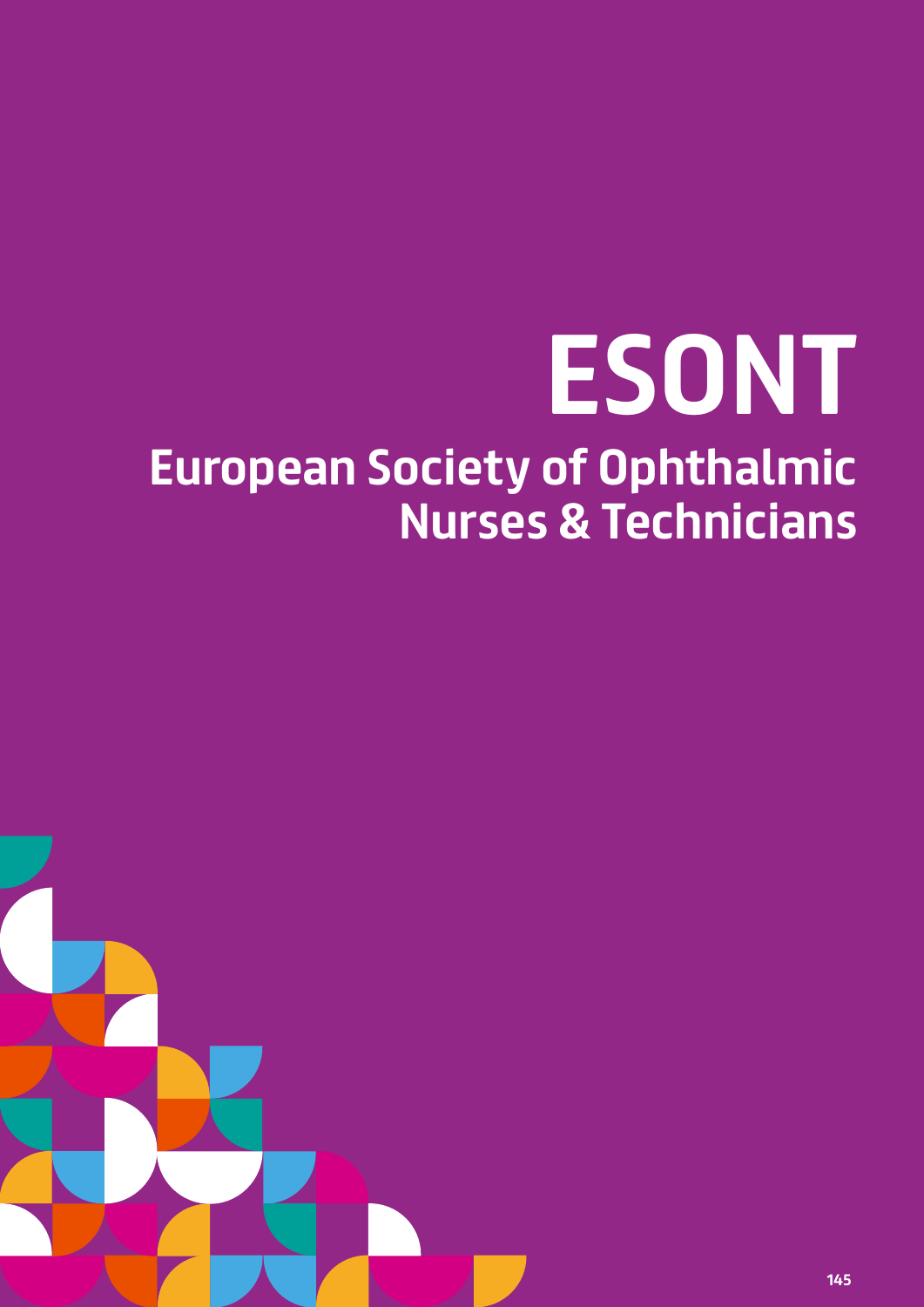# **ESONT MEETING**

## **SUNDAY 8 OCTOBER**

 $10.30 - 12.00$ 

## **PORTUGUESE SYMPOSIUM**

## **Qualidade e Segurança nos Procedimentos na Cirurgia Refractiva (Quality and Safety Procedures in Refractive Surgery)**

#### **Room 3.4**

Presentations will be in Portuguese with simultaneous translation into English

| Moderadores/Chairpersons: | <b>M. Acebal SPAIN</b>     |
|---------------------------|----------------------------|
|                           | C. Relha PORTUGAL          |
|                           | <b>F. Ribeiro PORTUGAL</b> |
|                           |                            |

- 10.30 **V. Fernandes** *PORTUGAL***, F. Zacarias** *PORTUGAL* Protocolo pré cirúrgico catarata para LIO premium (LIO Premium: preoperative protocol)
- 10.46 **S. Escandon-Garcia** *PORTUGAL* Disfotopsias na cirurgia de extração de cristalino claro: avaliação pré e pós em condições escotópicas (Dysphotopsias in PRELEX surgery: pre and post evaluation under dim illumination)
- 11.02 **S. Filipe** *PORTUGAL* Segurança nos implantes intraoculares (Intraocular implant security)
- 11.18 **S. Hipólito** *PORTUGAL***, C. Relha** *PORTUGAL* Procedimentos de segurança e follow-up para cirurgia queratorefractiva (Keratorefractive surgery: quality follow-up procedures)
- 11.34 **F. Mateus** *PORTUGAL* A satisfação do cliente submetido a cirurgia queratorefractiva (Patient satisfaction after keratorefractive surgery)
- 11.50 Discussão (Discussion)
- 12.00 Fim da sessão (End of session)

## 12.45 – 13.45

## **INTERNATIONAL FORUM**

## **Vision of Visions**

#### **Room 4.5**

**Chairpersons: S. Albrecht** *SWEDEN***, L. Tomlin** *UK*

- 12.45 **S. Albrecht** *SWEDEN* Vision
- 13.00 **N. Shah** *UK* LogMAR vision
- 13.15 **L. Tomlin** *UK* What your patient can really see? Case studies and voting on difficult vision
- 13.30 Discussion
- 13.45 End of session

The forum will include presentations about the gold standard of vision testing and the difference between LogMar and other tests. The audience will be able to vote on the best strategies to adopt to get the perfect vision for a number of difficult patients.

## 14.30 – 16.30

# **FREE PAPER SESSION**

#### **Room 3.4**

- **Chairpersons: S. Albrecht** *SWEDEN* **L. Tomlin** *UK*
- 14.30 **I. Rodriguez-Perez** *SPAIN*

Myopic laser in situ keratomileusis (LASIK) outcomes using three different femtosecond lasers: one mechanical microkeratome and the same excimer laser

#### 14.40 **G. Lauzirika Saez** *SPAIN*

Visual acuity and optical density comparing three different femtosecond laser devices to treat myopia

#### 14.50 **R. Aranda Benito** *SPAIN* Visual outcomes and flap thickness after myopic

LASIK: a comparison of three femtosecond devices

- 15.00 **C. Bouza-Miguens** *SPAIN* Corneal flap morphology and visual outcomes after FS-LASIK surgery assisted by LenSx® and IntraLase®: a comparative study
- 15.10 Discussion

#### 15.20 **C. Lledo** *SPAIN*

Comparison of postoperative discomfort between two different surface ablation techniques

# 15.30 **P. Marques** *PORTUGAL*

Use of autologous serum eyedrops: our experience and practice

- 15.40 **H. Kurk** *THE NETHERLANDS* Astigmatic keratotomy: does it still have a role in refractive surgery?
- 15.50 **E. Szoke** *HUNGARY* Meibomian gland dysfuntion: the role of the nurse in patient education
- 16.00 **C. Cantante** *PORTUGAL* E-eye: new treatment for dry eye
- 16.10 **S. Manfredini** *ITALY* New systems toric IOL centration
- 16.20 Discussion
- 16.30 End of session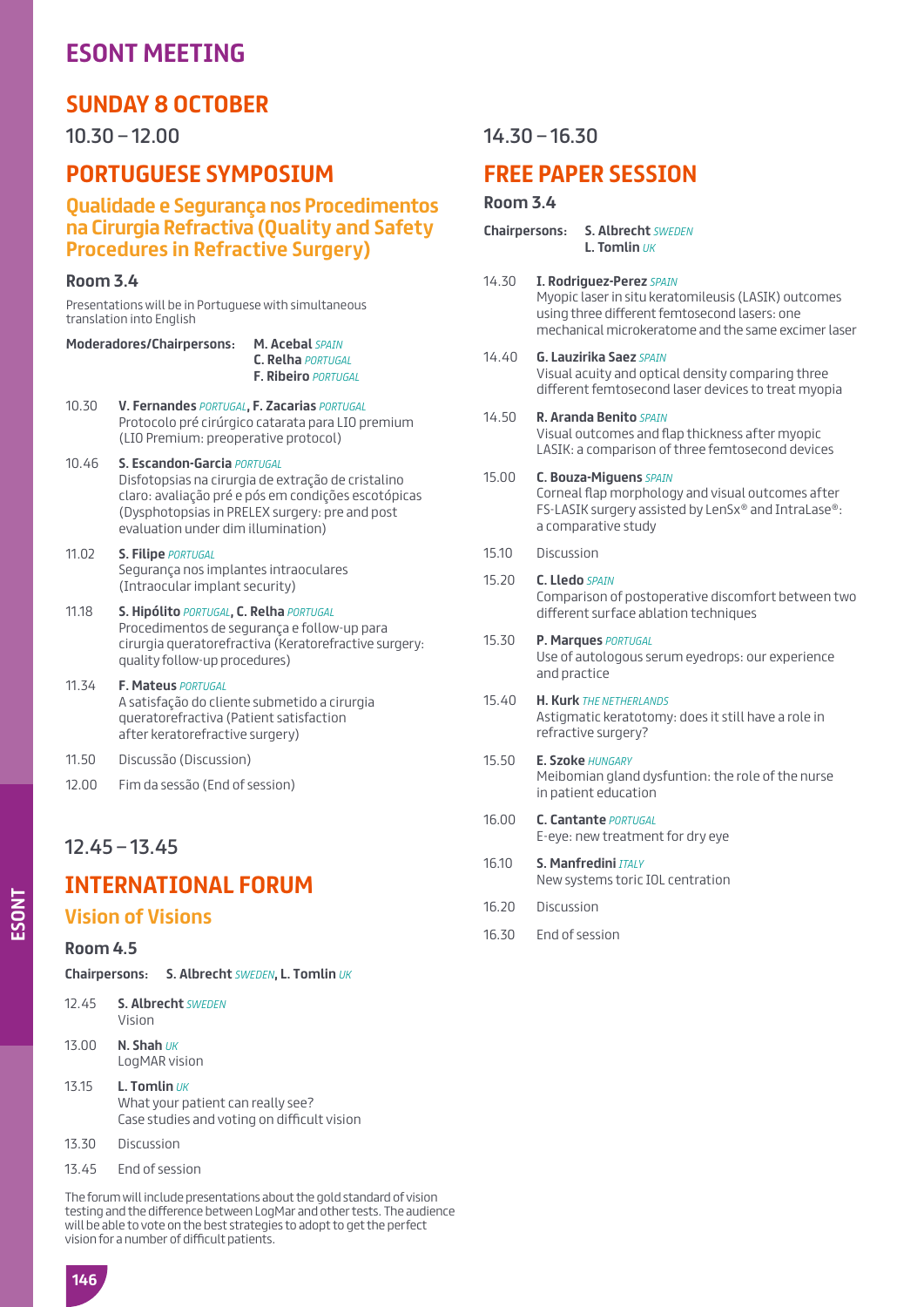# **ESONT MEETING**

# **ESONT POSTER COMPETITION 2017**

#### **eTerminals are located in the Poster Village**

The winner of the 2017 Poster Competition will be announced at the beginning of the ESONT Symposium on Monday 9 October at 11.00 in Room 4.1

#### **G. Bento** *UK*

Foveal avascular zone assessment with swept source OCT angiography of fellow eyes in Coats disease

#### **B. Blanco** *SPAIN*

Evaluation of corneal thickness using two different noncontact devices in adult eyes

#### **C. Bouza-Miguens** *SPAIN*

Visual, refractive, and corneal flap outcomes at short time postoperative follow-up using two femtosecond laser platforms: IntraLase® vs Victus®

#### **V. Carrillo Ramos** *SPAIN*

Comparison of three non-contact devices for measuring central corneal thickness

#### **S. Daryabari** *IRAN*

Phacomorphic glaucoma as a first manifestation of the uveal malignant melanoma: a case report

**M. Davari** *IRAN* Social determinants in ocular diseases

#### **M. Del Pilar Lorente Hevia** *SPAIN*

Clinical results in a patient with keratoconus with low visual acuity

#### **C. Giordano** *ITALY*

OCT system anterior segment

#### **K. Hall** *UK*

Orthoptist eye screening: juvenile idiopathic arthritis (JIA)

#### **F. Heidari** *IRAN*

A comprehensive meta-analysis on intraocular pressure and central corneal thickness in healthy children

#### **S. Heydari** *IRAN*

Epidemiology of cataract surgery in Noor Ophthalmology Clinic of Birjand in 2015-2016

#### **G. Jafari-Yeganeh** *IRAN*

Avicenna's viewpoints in ocular diseases

#### **S. Ortiz-Toquero, I. Sanchez, G. Rodriguez, V. De Juan, R. Martin** *SPAIN*

Evaluation of intereye asymmetry measured by Scheimpflug-Placido tomography: applicability in keratoconus diagnosis

#### **S. Rajabi** *IRAN*

A contralateral eye study comparing corneal biomechanics in bilateral keratoconus patients with unilateral corneal Vogt's striae

#### **J. Sanchez-Pina** *SPAIN*

Changes in intraocular pressure (IOP), anterior chamber angle and corneal thickness after phacoemulsification in adult eyes

#### **I. Seatra** *PORTUGAL*

Orthoptics in Portugal

#### **E. Villar** *SPAIN*

Preliminary results, epi-Bowman keratectomy (EBK) vs photorefractive keratectomy (PRK): a pilot study

## **MONDAY 9 OCTOBER**

11.00 – 12.30

## **ESONT SYMPOSIUM**

## **What We Have Now and What We Will Have in Refractive Surgery**

#### **Room 4.1**

- **Chairpersons: M. Acebal** *SPAIN* **N. Astyrakakis** *GREECE* **M. Cargnoni** *ITALY*
- 11.00 **M. Cargnoni** *ITALY* SMILE
- 11.15 **A. Amisano** *ITALY* SMILE: video presentation
- 11.30 **A. De La Llama** *THE NETHERLANDS* Will excimer surgery stay as it is?
- 11.45 **J. Martinez** *THE NETHERLANDS* Robotics and intraocular surgery
- 12.00 **J. Villada** *THE NETHERLANDS* The future of intraocular implants
- 12.15 Discussion
- 12.30 End of Session

# **ESONT GALA EVENING Sunday 8 October**

## **20.00**

**Cost per person: €25 (plus VAT)**

**Clube de Fado, Rua S. João Praça, 86 – 94 (next to the Cathedral Sé) 1100 – 521 Lisboa**

This year at the annual ESONT Gala evening meet with your international friends and colleagues to savour traditional cuisine while being entertained by some of the greatest Portuguese Fado voices.

Fado is the musical expression of the Portuguese people, a mirror of their identity, culture, history and you won't hear it anywhere else.

Ticket includes: welcome drink, 3 course meal with wine, after dinner drinks and an evening filled with live music & entertainment.

**PLEASE NOTE:** Tickets must be purchased in advance of the event from the registration desk at the congress centre.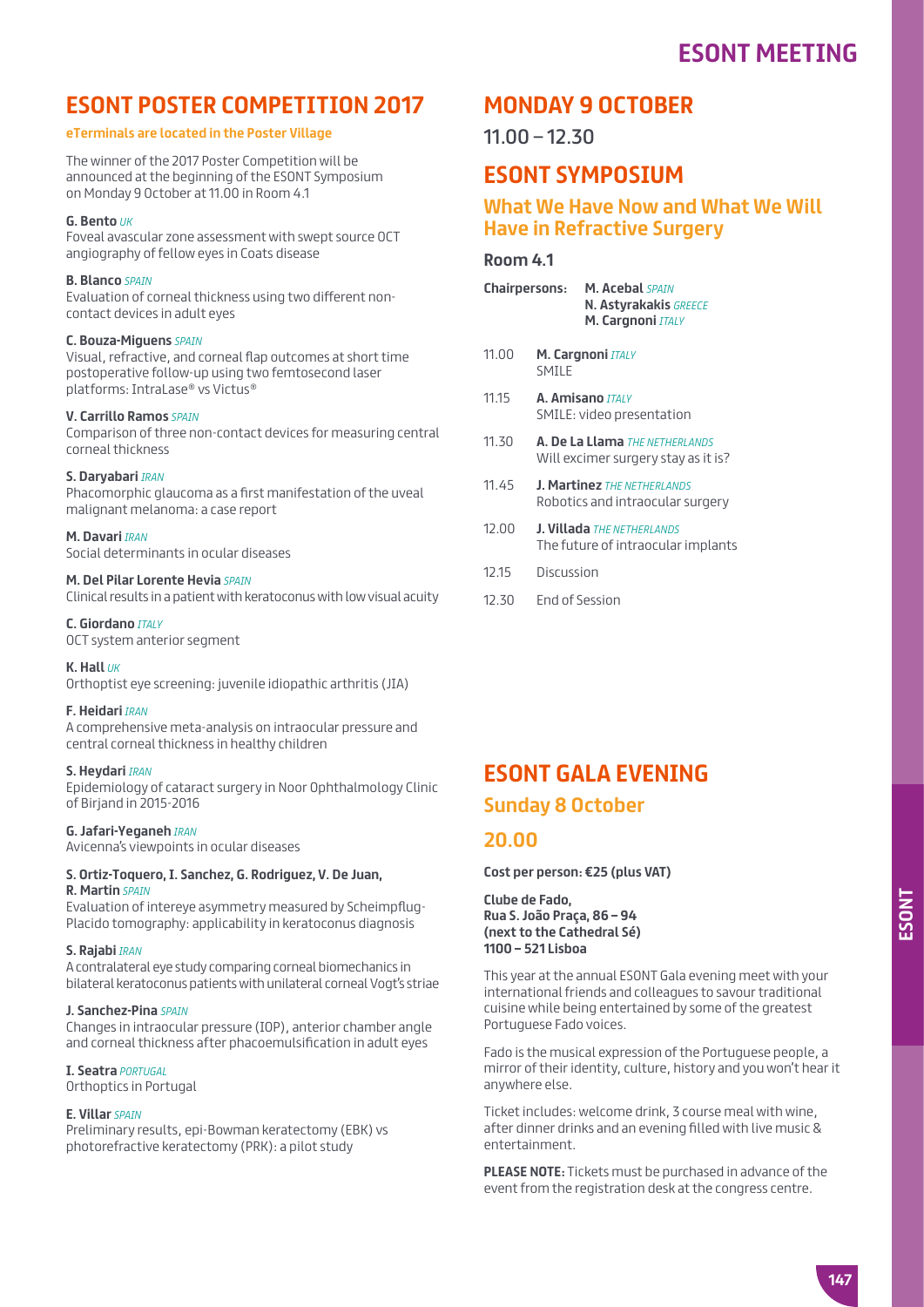# **ESONT COURSES & WETLABS**

## **Biometry and IOL Power Calculations for Refractive Cataract Surgery**

With ever-increasing patient expectations and the advent of advanced technology intraocular lenses, cataract surgery has moved into the realm of refractive surgery, demanding that we continuously evaluate the accuracy of performing preoperative measurements and IOL calculations. With the complexity of some patients such as high myopes and those that have had prior refractive surgery, this topic is more relevant than ever before. This course will review the principles of lens constant personalization, formula selection, keratometry for both monofocal and toric implants, standardization of axial length measurements with both optical and ultrasound techniques, and the most current methods for post-refractive surgery calculations. The course will conclude with a hands-on session of both optical and immersion biometry on equipment from the following manufacturers: Accutome, Ellex, Sonomed, Haag-Streit and Carl Zeiss Meditec.

### **B-scan Ultrasound of the Anterior and Posterior Segments**

B-scan ultrasound is an invaluable tool for the differentiation of a wide range of ocular disorders. This course will discuss the diagnostic capabilities of both posterior segment B-scan and UBM of the anterior segment when optimal examination techniques are utilized. The principles involved for thorough B-scan screening of the posterior segment will be reviewed in addition to case presentations illustrating the differentiation of pathology in the vitreous, retina, choroid, sclera and optic nerve, as well as the use of diagnostic A-scan to aid in diagnoses. UBM examination techniques will also be reviewed, followed by case presentations illustrating the differentiation of iris and ciliary body pathology in addition to techniques for sulcus-to-sulcus and angle measurements. The course will conclude with a hands-on session of both posterior segment and UBM techniques on equipment from the following manufacturers: Accutome, Ellex and Sonomed.

## **Infection Control**

The transition of healthcare delivery from hospitals to ambulatory care settings, along with ongoing outbreaks and patient notification events, have demonstrated the need for greater understanding and implementation of basic infection prevention guidance. Healthcare personnel have the potential for exposure to patients and/or to infectious materials, including body substances, contaminated medical supplies and equipment, contaminated environmental surfaces or contaminated air.

In this course we will review:

- Basic microbiology
- Concepts of infection control
- Methods used to prevent growth and speed of microorganisms:
	- Antiseptics/cleaning
	- Disinfection
	- Sterilization
- Guidelines for disinfection and sterilization

## **Optical Coherence Tomography for Ophthalmic Personnel**

Optical coherence tomography is a technique of imaging the posterior pole using interferometry, a process analogous to ultrasound. OCT allows a tomography of the retina and its different layers with an axial resolution of 10 microns. Its final image is a false colour image representing different layers, from RPE to the RNFL layer. This permits the exact localisation of the pathology and an evaluation of its volume. OCT is an advantageous method because it is not invasive and in many cases pupil dilatation is not necessary. Good results are obtained with only 3mm dilatation. This course shows the basis of the technique, its advantages and applications, and some results in different cases of retina pathologies. Participants will have hands-on practice with the equipment.

## **Phacoemulsification**

This hands-on wetlab course will cover wound construction, capsulorhexis, phacoemulsification, I/A and IOL implantation.

## **Refractive Surgery**

In this course participants will have the opportunity to look at the current techniques used in refractive surgery:

- Topography: the course will contain a theoretical part and hands-on practice where participants will learn to do exams.
- Critical points about patient selection and decision-making concerning a photorefractive candidate, and evaluating quality of vision following refractive surgery.
- An overview of microkeratomes will be given, along with hands-on practice where the participants can look at assembly and tips for a safe procedure.
- Postoperative complications, emergencies and re-operations will also be covered.

#### **Part 1 - Theory:**

- Current techniques
- Evaluating visual performance following refractive surgery
- Patient selection/decision-making
	- Emergencies/postoperative complications
	- Re-operations

#### **Part 2 - Practical:**

- Topography
- Overview of microkeratomes

Please note: All those attending Part 2 must also participate in Part 1 of the course. However it is possible to attend Part 1 without attending Part 2.

## **Slit Lamps for Ophthalmic Personnel**

The slit lamp is essentially a binocular microscope and is a way of combining magnification with illumination. A few basic rules can make the equipment easier to use. This course welcomes both beginners and those who have a greater understanding of the area, and will provide an informative demonstration of the microscopic slit lamp.

## **Visual Fields for Ophthalmic Personnel**

This course provides the opportunity for hands-on learning as an introduction or as an update of your existing skills. Visual fields testing provides extremely important information and is a vital skill to master.